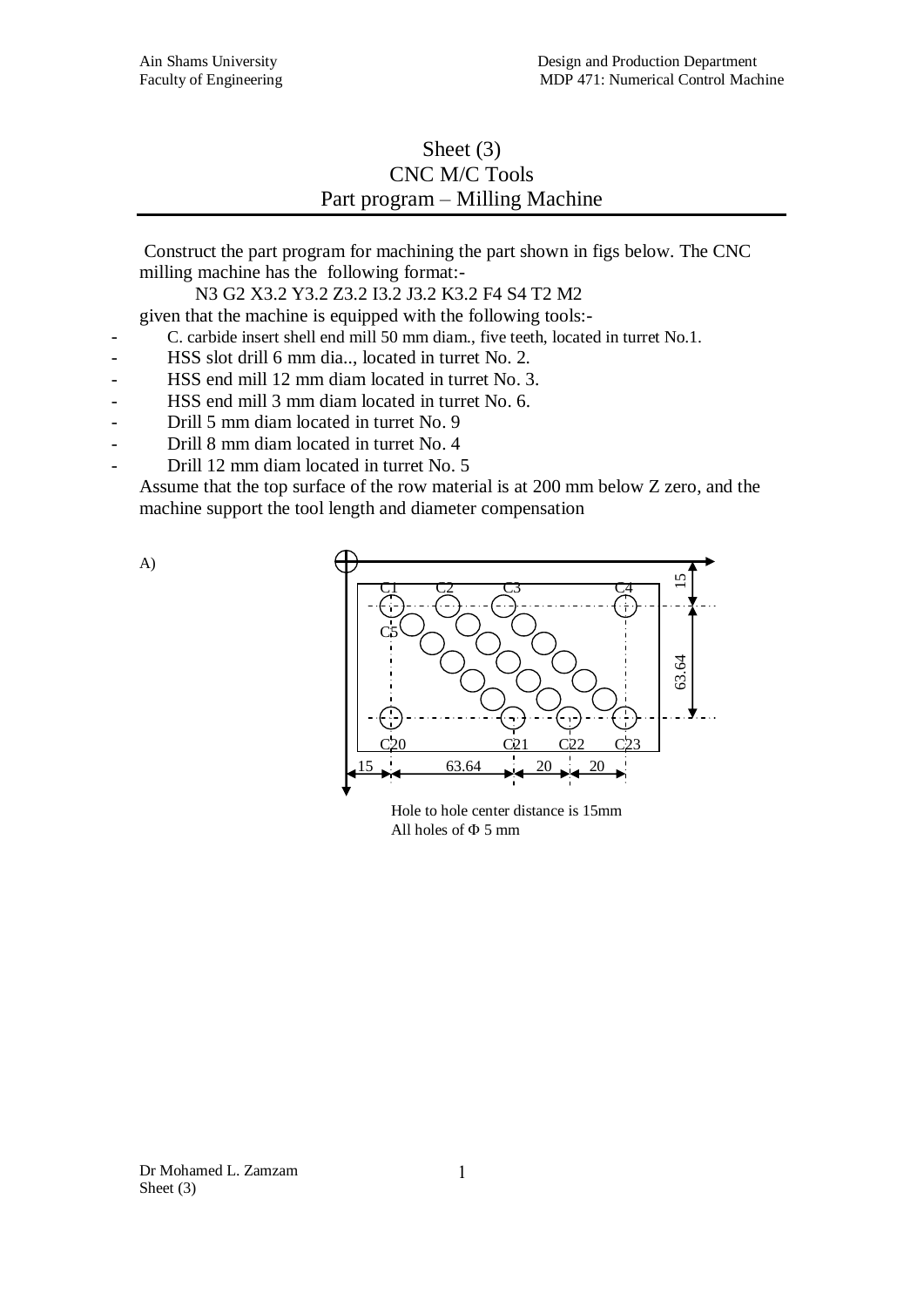B)



C)





Dr Mohamed L. Zamzam Sheet (3)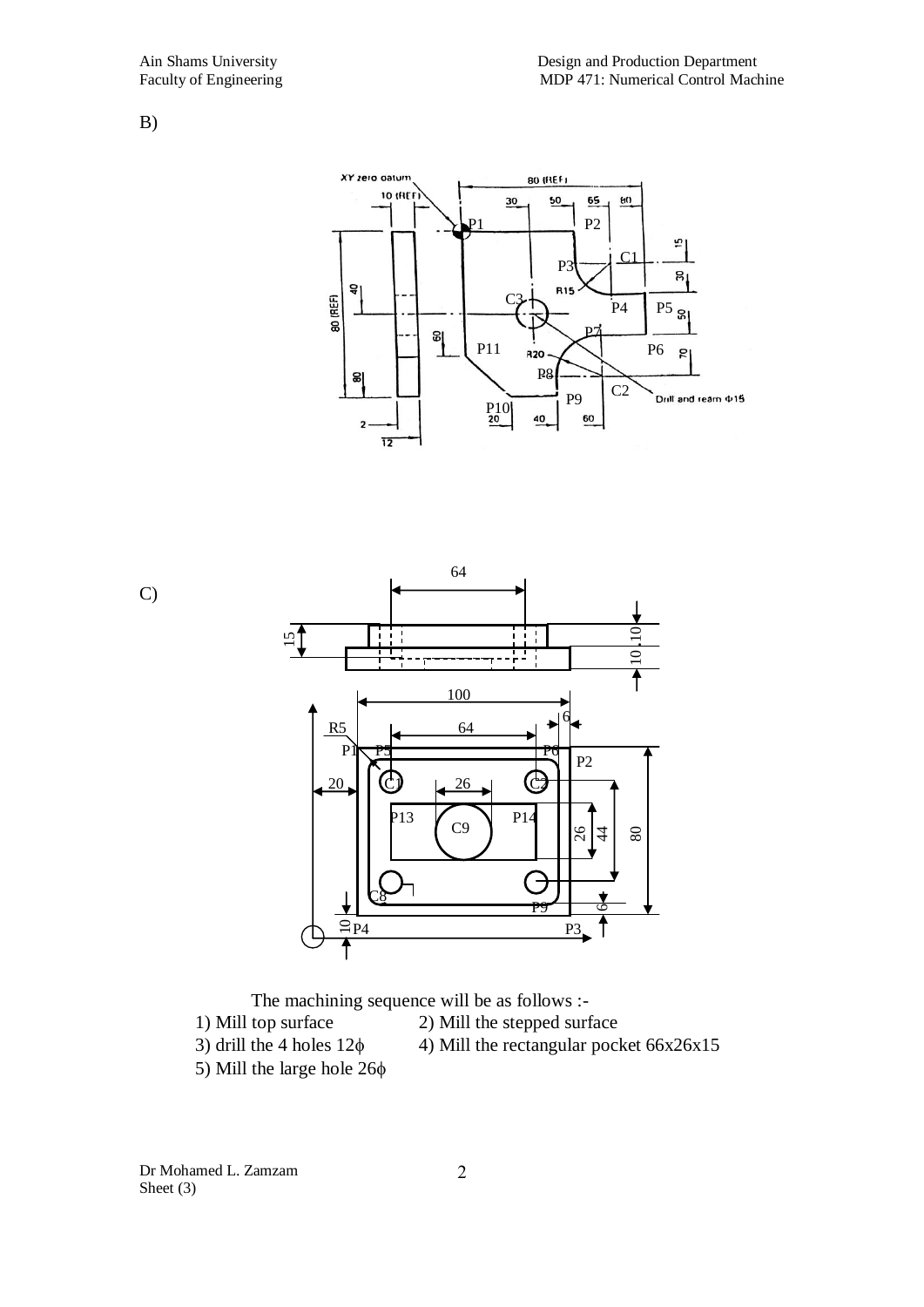## d) All dimension in Inch., Suggest the required tools.



e)

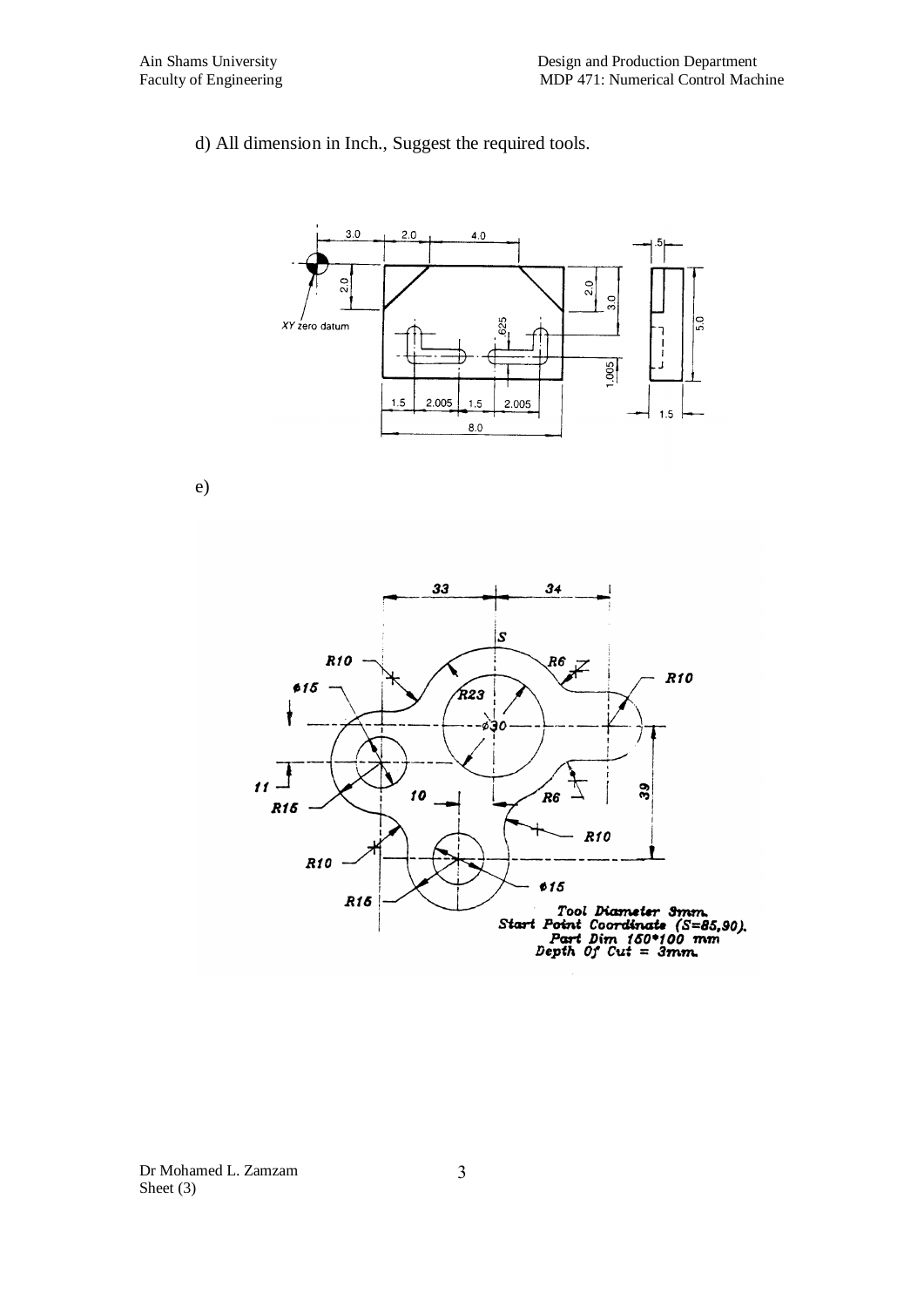#### PROGRAMMING



#### Absolute and incremental measures



## **G00 Positioning (Rapid Traverse)**

#### Format

N.... G00 X... Y... Z...

The slides are traversed at maximum speed to the programmed target point (tool change position, start point for a following machining routine)

#### **Notes**

- A programmed feed F will be suppressed while
- $G00$ • The maximum speed is defined by the producer of the machine
- The feed override switch is active

### **Example**

absolute G90 N50 G00 X40 Y56

incremental G91 N50 G00 X-30 Y-30.5





## **G01 Linear Interpolation**

Format N... G01 X... Y... Z.... F....

Straight movements at the programmed feed rate.

#### **Example**

absolute G90 N., G94

N20 G01 X40 Y20.1 F500 incremental G91

N., G94 F500

N20 G01 X20 Y-25.9



Dr Mohamed L. Zamzam Sheet  $(3)$ 

D 4